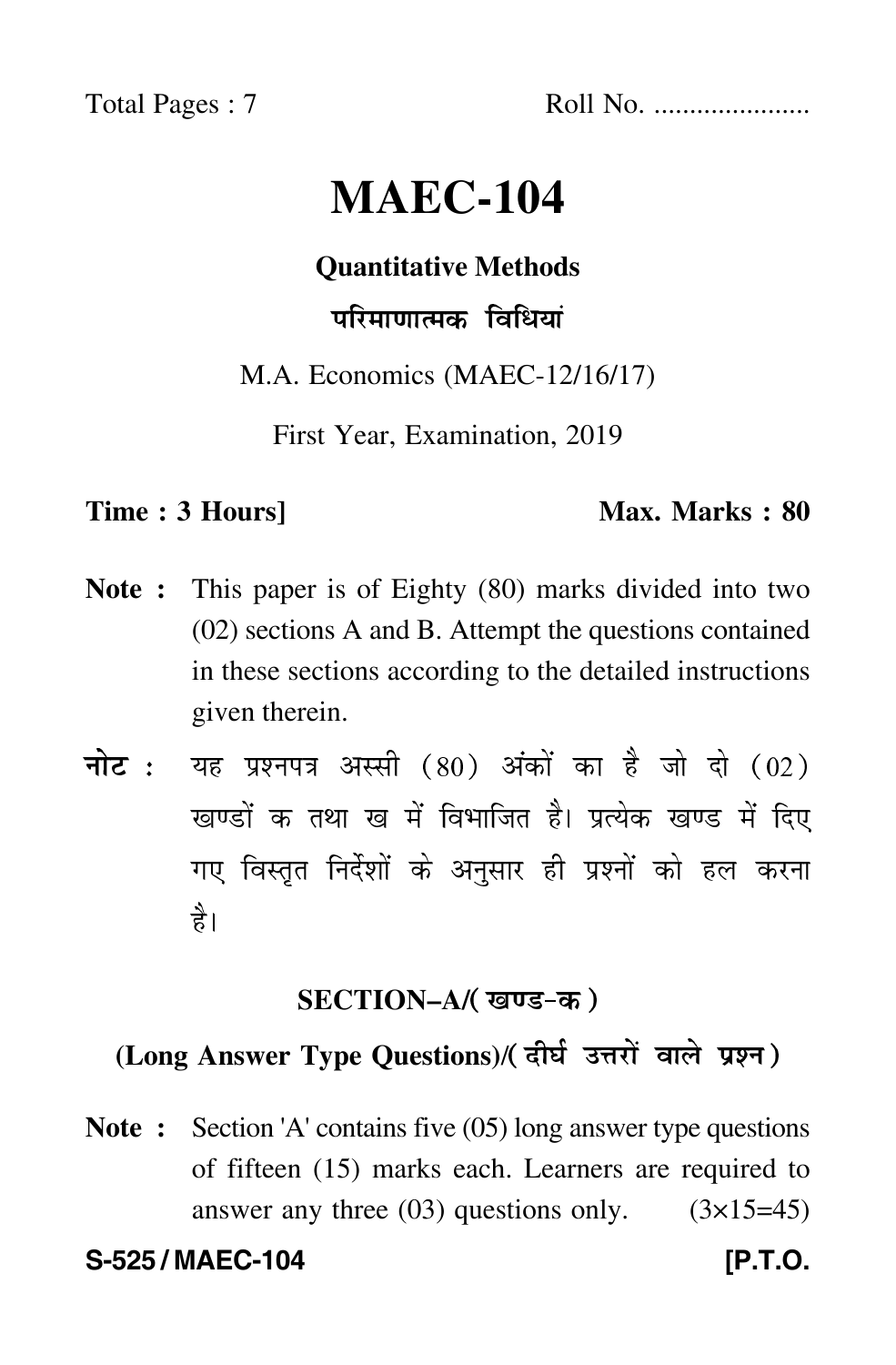- नोट : खण्ड 'क' में पाँच (05) दीर्घ उत्तरों वाले प्रश्न दिये गये हैं. प्रत्येक प्रश्न के लिए पन्द्रह (15) अंक निर्धारित हैं। शिक्षार्थियों को इनमें से केवल तीन (03) प्रश्नों के उत्तर देने हैं।
- 1. Explain time-series analysis. Write its use in economics in details.

काल श्रेणी विश्लेषण की व्याख्या कीजिए। अर्थशास्त्र में इसके प्रयोगो को विस्तार से लिखिए।

Calculate Arithmatic mean, median and mode for following  $2.$ data set.

निम्न समंक श्रेणी के लिए समान्तर माध्य, माध्यिका एवं बहुलक की गणना कीजिए।

| Class Interval  | <b>Frequency Distribution</b> |
|-----------------|-------------------------------|
| वर्ग<br>अन्तराल | आवृत्ति वितरण                 |
| $5 - 15$        | 5                             |
| $15 - 25$       | 7                             |
| $25 - 35$       | 10                            |
| $35 - 45$       | 16                            |
| $45 - 55$       | 14                            |
| 55-65           | 9                             |
| 65-75           | 4                             |

S-525/MAEC-104  $[2]$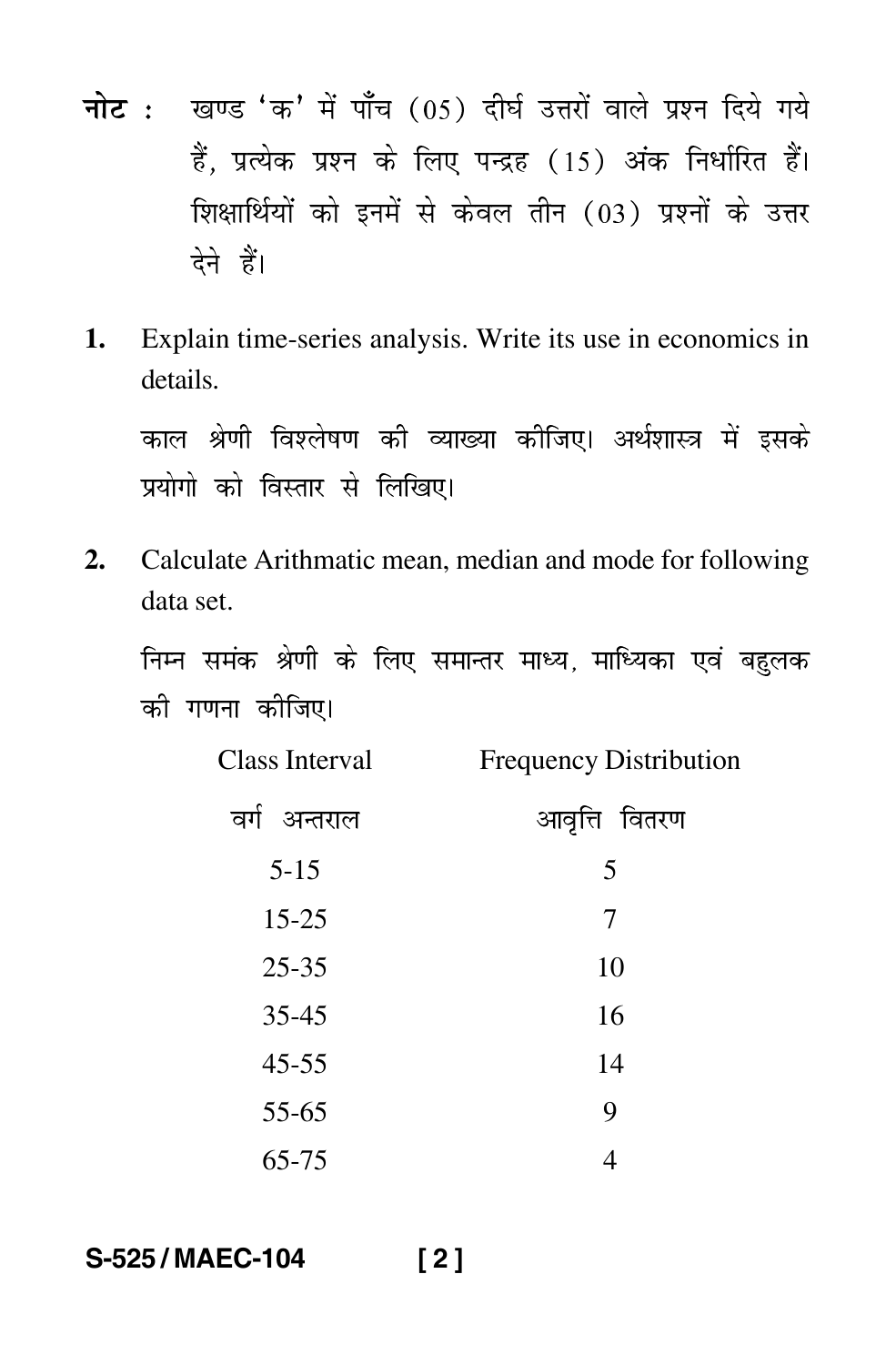**3.** Following are the numbers given by two judges to 10 participants of any music competition. Calculate the Rank correlation coefficient in results of both the judges.

किसी संगीत प्रतियोगिता के 10 प्रतियोगियों को दो जजो द्वारा दिए गए अंक निम्नवत हैं। दोनों जजों के निर्णय में कोटि सह–सम्बन्ध गुणांक की गणना कीजिए। -

| Judge A | Judge B |
|---------|---------|
| 73      | 59      |
| 81      | 65      |
| 59      | 70      |
| 88      | 69      |
| 65      | 78      |
| 75      | 83      |
| 84      | 80      |
| 70      | 90      |
| 68      | 58      |
| 77      | 63      |

**4.** What do you understand by Input-Output analysis ? Discuss in detail.

आगत-निर्गत विश्लेषण से आप क्या समझते हैं? विस्तृत विवेचना कीजिए।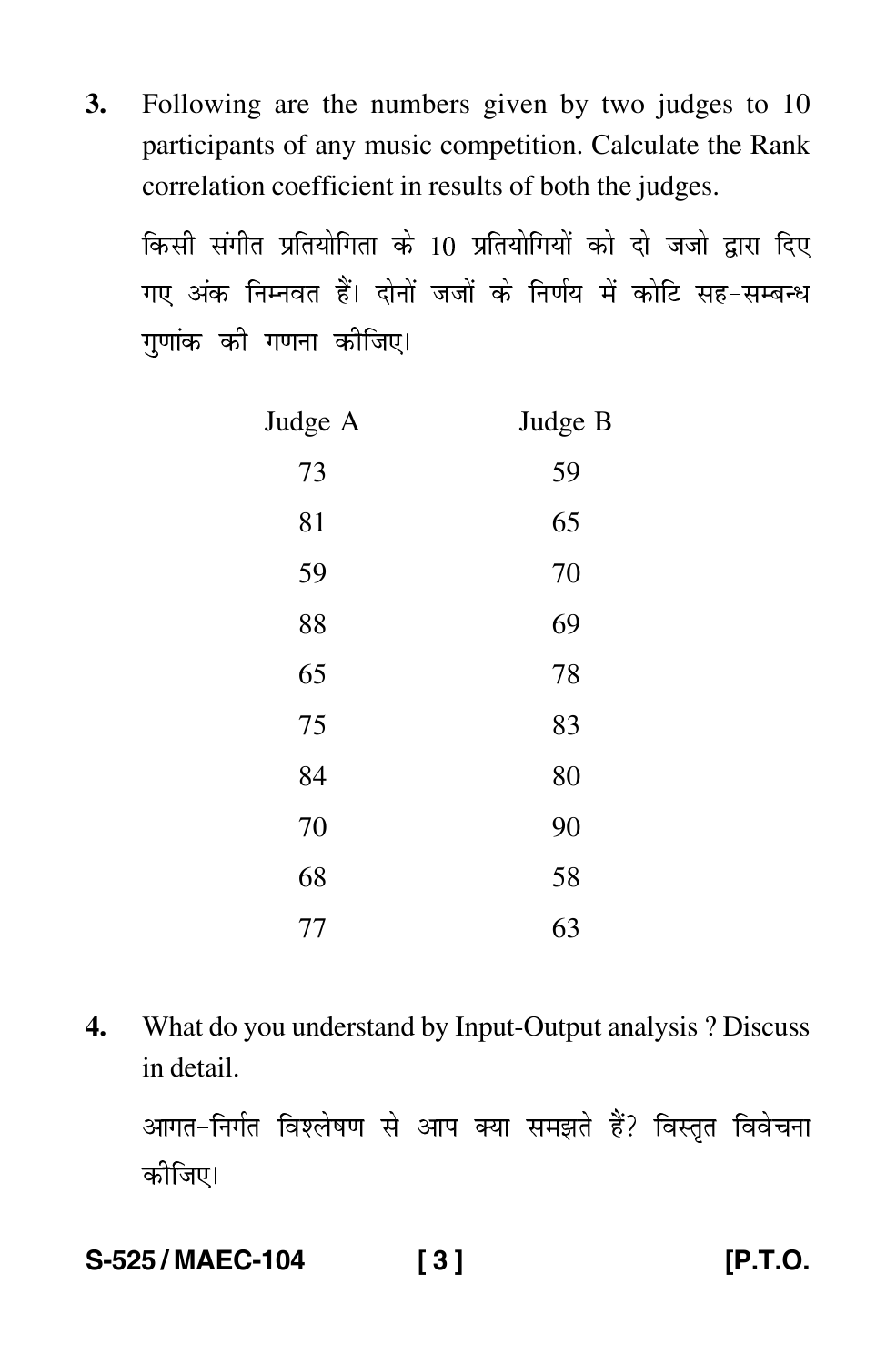**5.** Compute the consumer's and producer's surplus for demand function  $P_d = 25 - 3X - X^2$  and supply function  $P_s = 4 + X$ .

माँग फलन P $_{d}$  = 25 – 3X – X<sup>2</sup> तथा पूर्ति फलन P $_{s}$  = 4 + X -के लिए उपभोक्ता एवं उत्पादक की बचतें ज्ञात कीजिए। -

### **SECTION–B/**

# **(Short Answer Type Questions)**/

**Note :** Section 'B' contains eight (08) short answer type questions of seven (07) marks each. Learners are required to answer any five (05) questions only.

 $(5 \times 7 = 35)$ 

- <mark>नोट</mark> : खण्ड 'ख' में आठ (08) लघु उत्तरों वाले प्रश्न दिये गये हैं, प्रत्येक प्रश्न के लिए सात (07) अंक निर्धारित हैं। शिक्षार्थियों को इनमें से केवल पाँच (05) प्रश्नों के उत्तर देने हैं।
- **1.** Average montly income of families of a 75 students class is rupees 3500 and for another class of 60 students it is rupee 4200. What will be the average monthly income of families of both classes combined ?

 $75$  बच्चों की एक कक्षा की औसत पारिवारिक आय 3500 प्रति --महीना है तथा 60 बच्चों की किसी दूसरी कक्षा की औसत --पारिवारिक आय 4200 प्रति माह हो तो दोनों कक्षा को मिलाकर --पारिवारिक औसत आय क्या होगी? -

### **S-525 / MAEC-104 [ 4 ]**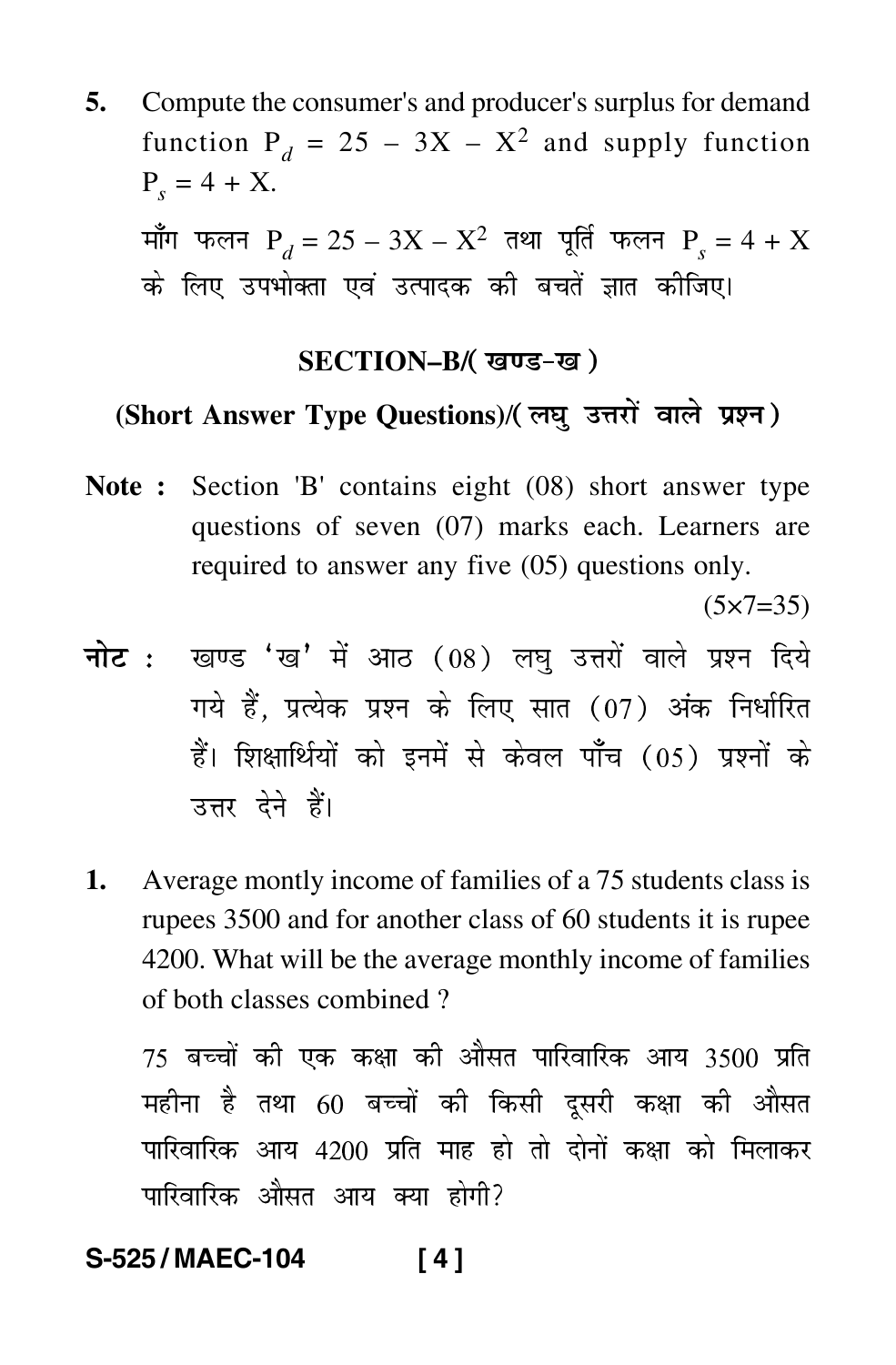**2.** The average cost function of a competetive firm is;

$$
AC = \frac{Q^2}{3} - 2Q + 4 + \frac{50}{Q}
$$
 find out the marginal cost of the  
firm.

किसी प्रतियोगी फर्म की औसत लागत (AC) फलन है:  
AC = 
$$
\frac{Q^2}{3}
$$
 – 2Q + 4 +  $\frac{50}{Q}$  फर्म की सीमान्त लागत ज्ञात  
कौजिए।

**3.** Find out the mean deviation from median for following data set.

निम्नलिखित समंक श्रेणी के लिए माध्यिका से माध्य विचलन ज्ञात कीजिए।

X : 5 10 15 20 25

- *f* : 36 9 52
- **4.** What do you understand by Kurtosis ? Explain different types of it in short.

कुकुद्ता से आप क्या समझते हैं? यह कितने प्रकार की होती है? संक्षिप्त में स्पष्ट कीजिए।

# **S-525 / MAEC-104 [ 5 ] [P.T.O.**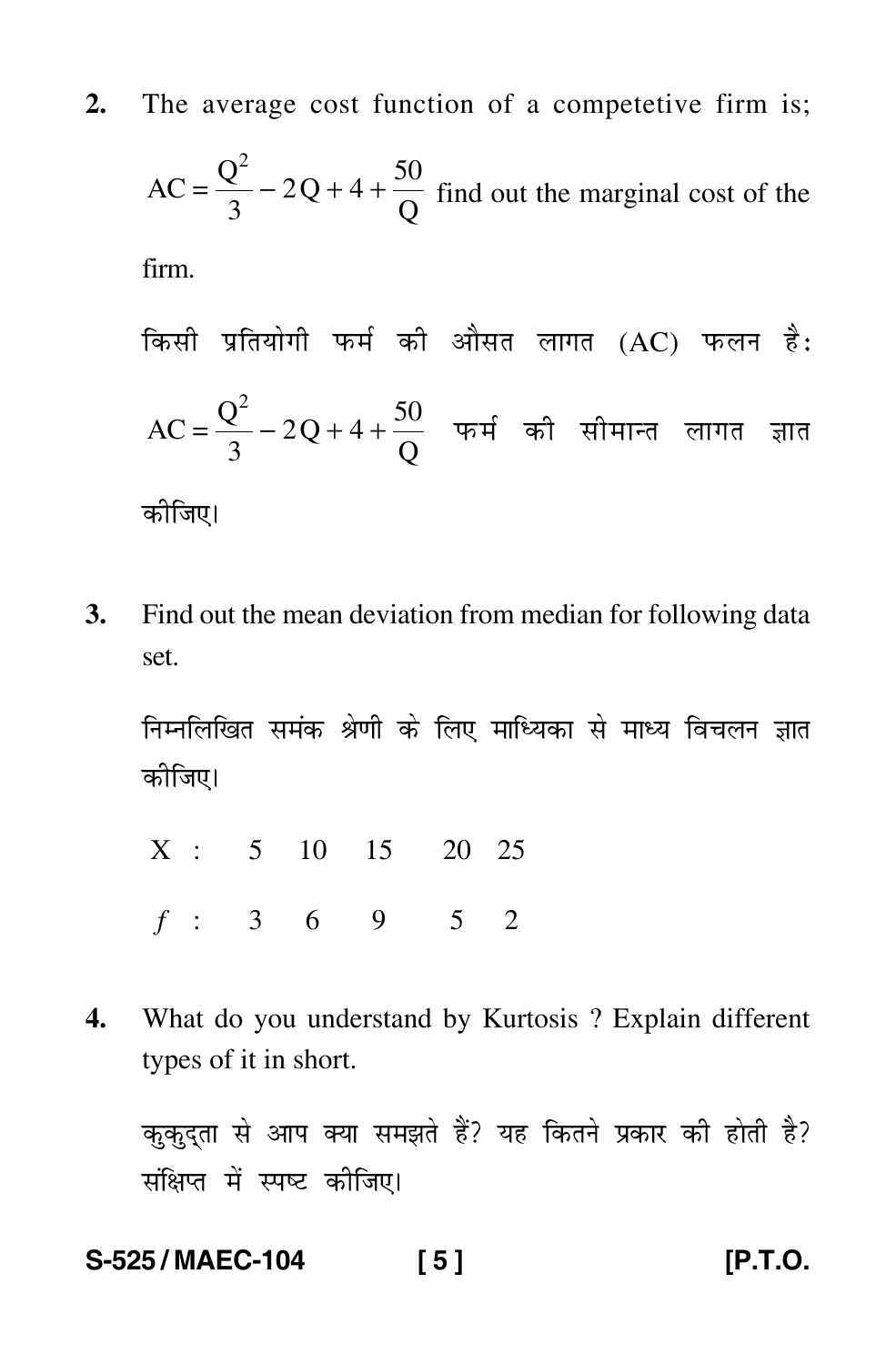- **5.** The total revenue function of a producer is  $TR = 25Q Q^2$ find out
	- (a) Total revenue at production of 5 units.
	- (b) Marginal revenue at production of 5 units.
	- (c) Average revenue at production of 5 units.

किसी उत्पादक का कुल आगम फलन हैं TR = 25 $\rm Q$  –  $\rm Q^2$ ज्ञात कीजिए:

- (क) उत्पादन स्तर 5 पर कुल आगम।
- (ख) उत्पादन स्तर 5 पर सीमान्त आगम।
- (ग) उत्पादन स्तर 5 पर औसत आगम।
- **6.** What are homogeneous functions ? Discuss returns to scale with its help.

समांग फलन किसे कहते हैं? इसकी सहायता से पैमाने के प्रतिफलों को स्पष्ट कीजिए।

**7.** What do you understand by regression analysis ? Explain in short.

प्रतीपगमन विश्लेषण से आप क्या समझते हैं? संक्षिप्त में समझाइए।

### **S-525 / MAEC-104 [ 6 ]**